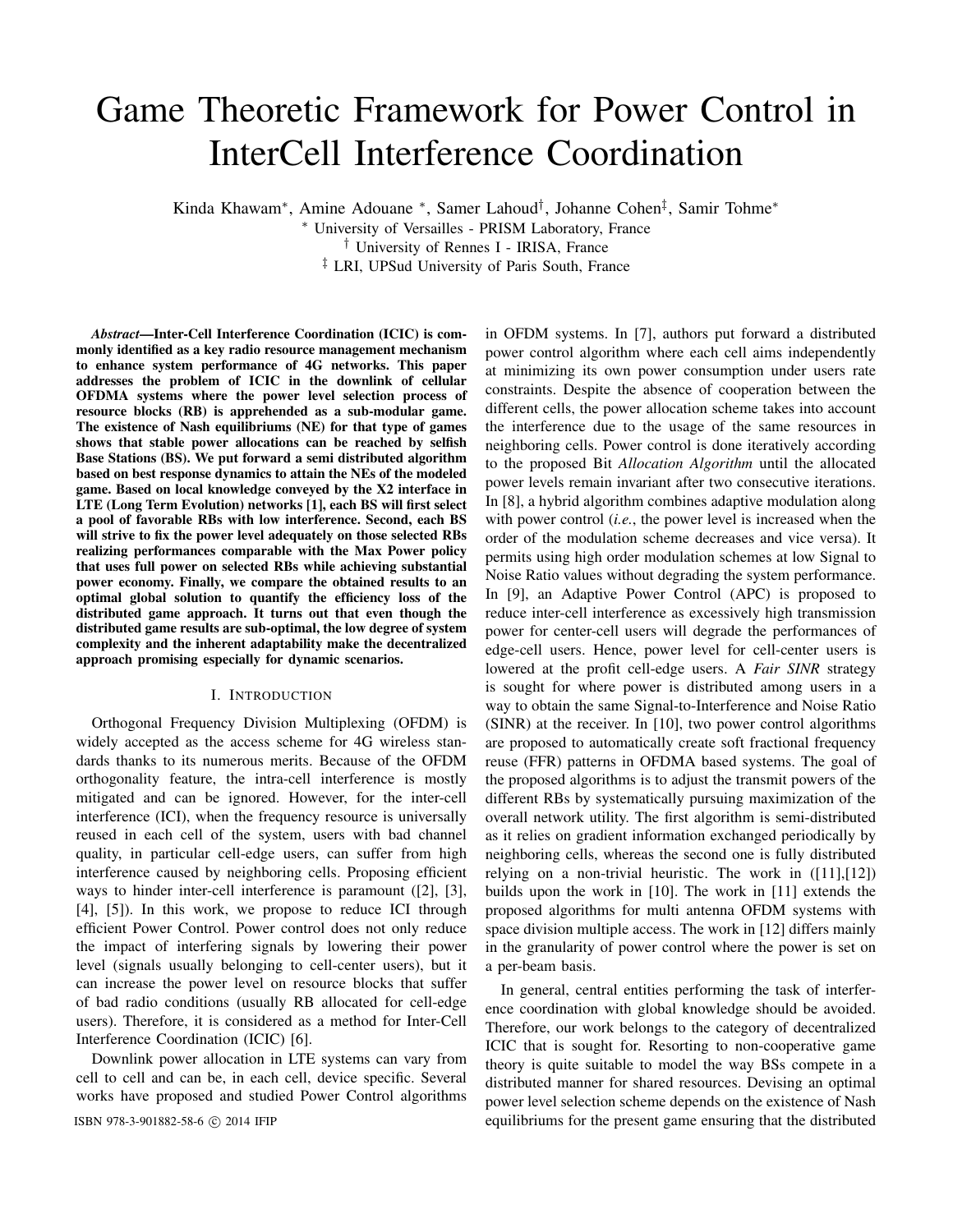coordination process will iteratively reach a stable state. In this paper, we prove that the model at hand is a sub-modular game (see [15], [14]). Such games have always a Nash Equilibrium and it can be attained using a greedy best response type algorithm (called algorithm I in both references). The result of the devised coordination process in each cell will be the power tuning on the least interfered RBs.

The rest of the paper is organized as follows. The system model is given in Section II. In Section III, the framework of the RB selection and power control schemes is described. The power level selection scheme is presented as a non-cooperative sub-modular game in Section IV where a semi distributed learning algorithm based on best response dynamics is presented in subsection IV-C. Simulations results are portrayed in Section V. The optimal centralized approach is given in VI as a benchmark to evaluate the price of anarchy resulting from a decentralized approach. Conclusion is given in Section VII.

# II. THE SYSTEM MODEL

We consider a cellular network comprising  $M = \{1, ..., m\}$ hexagonal BSs. Each BS can communicate with its 6 neighboring BSs (using the X2 interface). We focus on the downlink scenario in this paper. OFDMA is used as the multiple access scheme. The time and frequency radio resources are grouped into time-frequency Resource Blocks (RBs). RB is the smallest radio resource block that can be scheduled to a mobile user. Each RB consists of  $N_s$  OFDM symbols in the time dimension and  $N_f$  sub-carriers in the frequency dimension (in LTE,  $N_s = 7$  and  $N_f = 12$ ). The total number of RBs is denoted by *n* and  $N = \{1, ..., n\}$  represents the set of RBs. Both BSs and mobile users have a single antenna each.

# *A. Data Rate on the Downlink*

Hereafter, we compute the SINR perceived on the downlink to derive the data rate per user on a given RB. The SINR observed on RB  $k$  alloted to user  $u$  in BS  $i$  can be expressed as follows:

$$
SINR_{i,k,u} = \frac{P_0 \cdot G_i \cdot x_{i,k} \cdot (\frac{1}{d_{u,i}^i})^{\beta}}{P_0 \cdot \sum_{\substack{j \in M, \\ j \neq i}} G_j \cdot x_{j,k} \cdot (\frac{1}{d_{u,j}^i})^{\beta} + P_N}
$$
(1)

where  $P_0$  represents the maximal transmitted power per RB,  $P_N$  represents the thermal noise power per RB,  $G_i$  the antenna gain of BS *i*,  $d_{u,j}^i$  is the distance between BS *j* and user *u* served by BS  $i$  and  $\beta$  is the path-loss factor varying between 2 and 6. Finally,  $x_{i,k}$  is the discrete variable that represents a fraction of the maximal transmitted power  $P_0$ . Hence,  $x_{i,k}^l =$  $P_0 \cdot x_{i,k}$  is one of the possible  $N_l$  power levels in BS i on RB k alloted to user u. It varies between  $x_{i,k}^l = 0.0$  where RB k is not selected by BS i and  $x_{i,k}^l = P_0$  where full power is transmitted on that RB. However, our power control starts after the selection of a pool of RBs in any BS  $i$  as will be explained in the next section. Hence,  $x_{i,k}^l \neq 0.0$ .

We denote by  $D_{i,k,u}$  the data rate achieved by user u on RB  $k$  in BS  $i$  given by what follows [16]:

$$
D_{i,k,u} = \frac{W}{E_b/N_0} \cdot SINR_{i,k,u},
$$

where  $W$  is the bandwidth per RB. Given a target error probability, it is necessary that  $E_b/N_0 \ge \gamma$ , for some threshold  $\gamma$  which is user specific. The assumption of a constant  $E_b/N_0$ target is generally valid as long as the same type of modulation is used for all data rates [17].

In any BS i, the cell will be logically divided into  $N_Z$ concentric discs of radii  $R_z$ ,  $z = 1, ..., N_Z$ , and the area between two adjacent circles of radii  $R_{z-1}$  and  $R_z$  is called zone  $z, z = 1, ..., N_z$ . We assume that mobile users belonging to the same zone  $z$  have the same radio conditions leading to the same  $\gamma_z$  and to the same mean rate per zone  $D_{i,k,z}$  on RB k according to what follows:

$$
D_{i,k,z} = \frac{\frac{W}{\gamma_z} \int_{R_{z-1}}^{R_z} \frac{2r dr}{R_{cell}^2 r^\beta} \cdot G_i \cdot P_0 \cdot x_{i,k}}{P_0 \cdot \sum_{\substack{j \in M, \\ j \neq i}} G_j \cdot x_{j,k} \cdot \frac{1}{(d_{z,j}^i)^\beta} + P_N}
$$
  

$$
= \frac{\left(\frac{W}{\gamma_z} \frac{R_z^{2-\beta} - R_{z-1}^{2-\beta}}{R_{cell}^2}\right) \cdot G_i \cdot P_0 \cdot x_{i,k}}{P_0 \cdot \sum_{\substack{j \in M, \\ j \neq i}} x_{j,k} \cdot \frac{G_j}{(\delta_{i,j}^z \cdot R_{cell})^\beta} + P_N}
$$
(2)

where  $R_{cell}$  is the cell radius. As for interference, we adopt an optimistic simplification where we only consider the impact of BS *j* on BS *i* by replacing  $d_{u,j}^i$  by  $d_{z,j}^i = \delta_{i,j}^z \cdot R_{cell}$  which is the distance between BS i and BS j (the value of  $\delta_{i,j}^z$  depends on how far is BS  $j$  from zone  $z$  of BS  $i$ ).

## *B. Cost Function*

Our goal is to put forward an efficient power control algorithm that enables each BS to set appropriately the amount of transmitted power in order to satisfy serviced mobile users. Satisfaction for a mobile user is defined here as the minimization of the transfer time it perceives subsequent to a given power level selection. However, the cost function adopted is not only an image of transfer time but reflects also global welfare by inflecting on BSs a punishment proportional to the power level adopted. The goal is to select power levels that minimize transfer time while steering away BSs from excessively high power allocations that exacerbate interference.

We denote by  $T_{i,k,z}$  the amount of time necessary to send a data unit through RB  $k$  in BS  $i$  for users in zone  $z$ . In fact, the delay needed to transmit a bit for a given user is the inverse of the data rate perceived by this user:

$$
T_{i,k,z} = \frac{I_{i,k,z}}{x_{i,k}}\tag{3}
$$

where  $I_{i,k,z}$  is given by:

$$
I_{i,k,z} = \frac{\sum_{j \in M, x_{j,k} \cdot H_{i,j}^z + P_N}{H_{i,z}}}{H_{i,z}}
$$
(4)

where  $H_{i,j}^z = \frac{P_0 G_j}{(\delta_{i,j}^z \cdot R_{ce})}$  $rac{F_0G_j}{(\delta_{i,j}^z \cdot R_{cell})^{\beta}}$  captures distance-dependent attenuation of power between BS  $j$  and zone  $z$  of BS  $i$  and  $H_{i,z} = \left(\frac{W}{\gamma_z}\right)$  $\frac{R_2^{2-\beta}-R_{z-1}^{2-\beta}}{R_{cell}^2}$ ) ·  $P_0G_i$  captures distance-dependent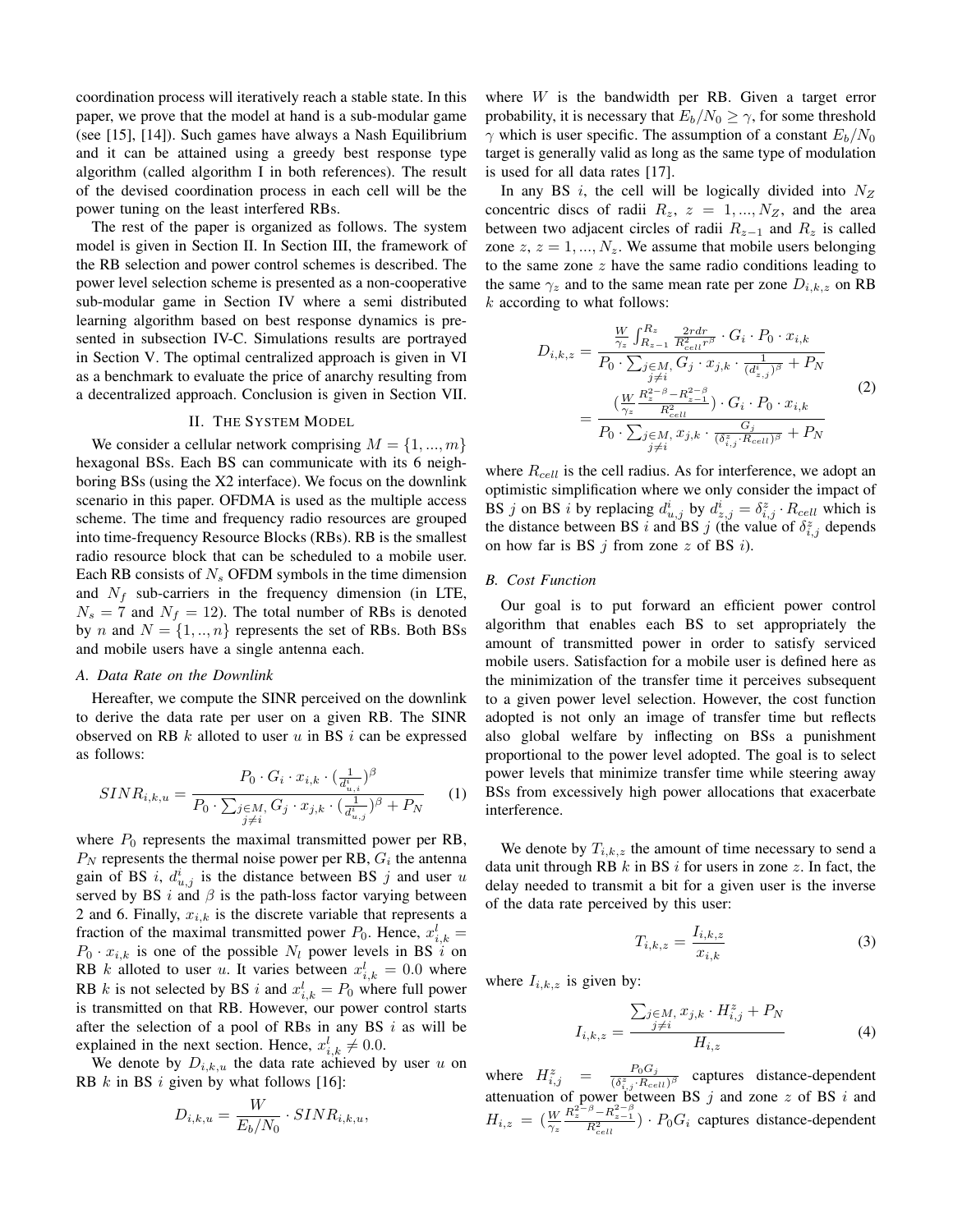attenuation of power inside zone  $z$  of BS  $i$ .

We denote by  $RB_z^i$  the pool of RBs used by BS i users in zone z. BS i will pay an amount  $\alpha_z$  per power unit transmitted on a given RB  $k \in RB_z^i$ . This power unitary cost can decrease with the zone index to further protect users that are far away from the antenna; or it can increase to favor cell-center users in order to enhance overall performances.

Accordingly, the goal of the power control scheme proposed in this paper is to minimize the following cost function in BS  $i$  for RB  $k$  alloted to a user in zone  $z$ :

$$
c_{i,k,z} = \kappa \cdot T_{i,k,z} + \alpha_z \cdot P_0 \cdot x_{i,k}, \text{ If RB } k \text{ is used in zone } z \tag{5}
$$

$$
= 0, \text{ If } RB \ k \text{ is not used in zone } z \tag{6}
$$

where  $\kappa$  is a normalization factor.

# III. PROPOSED ICIC SCHEME

In this paper, we propose that each BS aggregates information about transmit power levels in adjacent cells and sets accordingly the pool of RBs to be used in any zone. The RNTP (Relative Narrow-band Transmit Power) indicator, received from neighboring BSs every 200 TTI (Transmit Time Interval) through the X2 interface, advertises on which RBs a neighboring BS will use a power level that surpasses a given threshold. In any BS  $i$ , we associate with every RB k a variable  $a_{i,k}$ . This variable indicates the number of neighboring BSs that advertised the use of that same RB  $k$ with full power via the RNTP indicators ( $0 \le a_{i,k} \le 6$ ). Thus, every BS  $i$  updates its variables  $a_{i,k}$  approximately every 200 TTI and makes use of those variables to update the pool of selected RBs per zone as described in algorithm 1 where  $n_z^i$  is the number of mobile users in zone z of BS i. Recall that  $RB_z^i$  is the pool of RBs reserved to users in zone z.

| $\mathbf{r}$ $\mathbf{r}$ $\mathbf{r}$ $\mathbf{r}$ $\mathbf{r}$ $\mathbf{r}$ $\mathbf{r}$ $\mathbf{r}$ $\mathbf{r}$ $\mathbf{r}$ $\mathbf{r}$ $\mathbf{r}$ $\mathbf{r}$ $\mathbf{r}$ $\mathbf{r}$ $\mathbf{r}$ $\mathbf{r}$ $\mathbf{r}$ $\mathbf{r}$ $\mathbf{r}$ $\mathbf{r}$ $\mathbf{r}$ $\mathbf{r}$ $\mathbf{r}$ $\mathbf{$ |                                                              |
|------------------------------------------------------------------------------------------------------------------------------------------------------------------------------------------------------------------------------------------------------------------------------------------------------------------------------------|--------------------------------------------------------------|
| 1: Every 200 TTI                                                                                                                                                                                                                                                                                                                   |                                                              |
| 2: for $i=1$ to m do                                                                                                                                                                                                                                                                                                               |                                                              |
| for $k=0$ to n do<br>3:                                                                                                                                                                                                                                                                                                            |                                                              |
| 4:                                                                                                                                                                                                                                                                                                                                 | BS <i>i</i> updates the $a_{i,k}$ variables according to the |
| RNTP indicators.                                                                                                                                                                                                                                                                                                                   |                                                              |
| 5:                                                                                                                                                                                                                                                                                                                                 | The updated $a_{i,k}$ variables are sorted in ascending      |
| order list $L_i$ .                                                                                                                                                                                                                                                                                                                 |                                                              |
| for $z = 1$ to $N_z$ do<br>6:                                                                                                                                                                                                                                                                                                      |                                                              |
| 7:                                                                                                                                                                                                                                                                                                                                 | The $n_z^i$ top values of $L_i$ are a reserved pool of       |
|                                                                                                                                                                                                                                                                                                                                    | RBs for users in zone $N_Z - z$ (denoted by $RB_z^i$ )       |
|                                                                                                                                                                                                                                                                                                                                    | and removed from the sorted list.                            |
| end for<br>8:                                                                                                                                                                                                                                                                                                                      |                                                              |
| end for<br>9:                                                                                                                                                                                                                                                                                                                      |                                                              |
| 10: end for                                                                                                                                                                                                                                                                                                                        |                                                              |

The idea behind the algorithm is to reserve the pool of least interfered RBs to users who are the furthest away from the BS (the zones with the highest index). After selecting  $RB_z^i$ , every BS  $i$  proceeds to implementing the power control distributed

algorithm described in the following section and which is the focal point of the paper. We assume that the scheduler has already assigned users in a given zone z to RBs in  $RB_z^i$ . Afterwards, our proposed power control scheme endeavors to find the optimal power levels on those allocated RBs. After convergence of the latter, each BS  $i$  will obtain the optimal power level  $P_{i,k,z}^*$  to be assigned to RB k in zone z.

## IV. NON-COOPERATIVE GAME FOR POWER CONTROL

Non-Cooperative game theory models the interactions between players competing for a common resource. Hence, it is well adapted to ICIC modeling. Here, BSs are the decision makers or players of the game. We define a multi-player game  $G$  between the  $m$  BSs. The BSs are assumed to make their decisions without knowing the decisions of each other.

The formulation of this non-cooperative game  $G =$  $\langle M, S, C \rangle$  can be described as follows:

- A finite set of players  $M = (1, ..., m)$  and a finite set of RBs  $N = (1, ..., n)$ .
- For each BS  $i$ , the space of strategies  $S$  is formed by the Cartesian product of each set of strategies  $S_i = S_{i,1} \times$  $... \times S_{i,n}$ , where *n* is the total number of RBs. An action of a BS i is the amount of power  $x_{i,k}$  sent on RB k. If RB  $k \in RB_{z}^{i}$  then  $S_{i,k} = \{x_{i,k}^{0},...,x_{i,k}^{N_{l}-1}\}$  where  $x_{i,k}^{j}$ is a fraction of  $P_0$ , else  $S_{i,k} = \emptyset$ . The strategy chosen by BS *i* is then  $X_i = (x_{i,1},...,x_{i,n})$ . A *strategy profile*  $X = (X_1, ..., X_m)$  specifies the strategies of all players and  $S = S_1 \times ... \times S_m$  is the set of all strategies.
- A set of cost functions  $C = (C_1(X), C_2(X), ..., C_m(X))$ that quantify players' costs for a given strategy profile  $X$ where  $C_i = (c_{i,1,z}, c_{i,2,z}, ..., c_{i,n,z})$  is the cost of BS i with  $c_{i,k,z}$  the cost of using RB k in zone z as given in (5). As the frequencies alloted to different RBs are orthogonal, minimization of cost  $c_{i,k,z}$  on RB k is done independently of other RBs. Hence, we denote by  $x_{-i,k}$ the strategies played by all BSs on RB  $k$  except BS  $i$ .

# *A. The Nash Equilibrium*

In a non-cooperative game, an efficient solution is obtained when all players adhere to a Nash Equilibrium (NE). A NE is a profile of strategies in which no player will profit from deviating its strategy unilaterally. Hence, it is a strategy profile where each player's strategy is an optimal response to the other players' strategies.

$$
c_{i,k,z}(x_{i,k}, x_{-i,k}) \leq c_{i,k,z}(x'_{i,k}, x_{-i,k}),
$$
  
\n
$$
\forall i \in M, \forall z \in N_Z, \forall k \in RB_z^i, \forall x'_{i,k} \in S_{i,k}
$$
 (7)

We turn to sub-modularity theory to show existence of Nash equilibriums.

### *B. Sub-modular Game*

S-modularity was introduced into the game theory literature by Topkis [15] in 1979. S-modular games are of particular interest since they have Nash equilibriums, and there exists an upper and a lower bound on Nash strategies of each user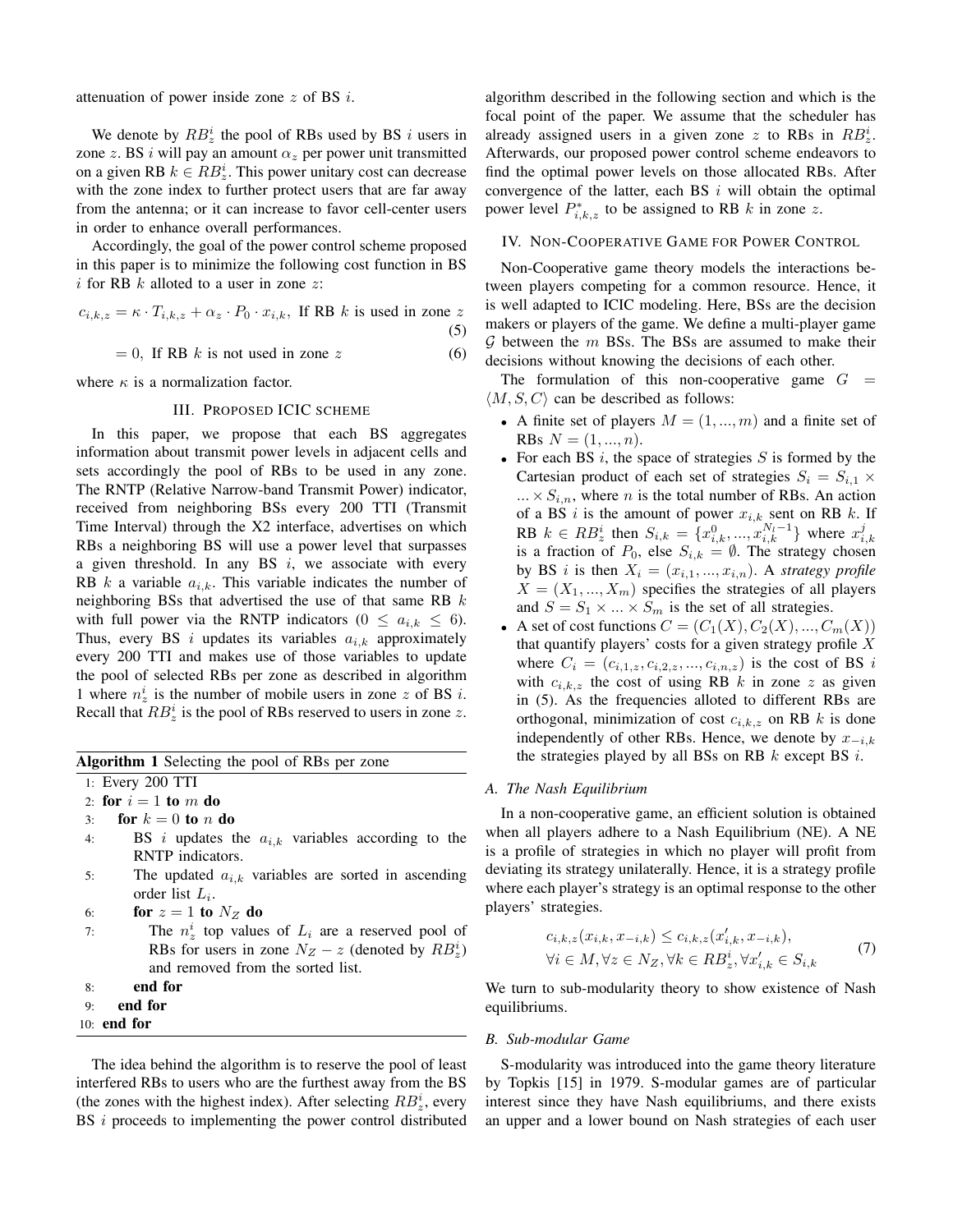[18]. Furthermore, these equilibriums can be attained by using a greedy best response type algorithm ([15], [14]).

*Definition* 4.1: Consider a game  $G = \langle M, S, C \rangle$  with strategy spaces  $S_i \subset \mathbb{R}^m$  for all  $i \in M$  and for all  $z \in N_Z, k \in RB_z^i$ . G is sub-modular if for each i and k,  $S_{i,k}$ is a sublattice<sup>1</sup> of  $\mathbb{R}^m$ , and  $c_{i,k,z}(x_{i,k}, x_{-i,k})$  is sub-modular in  $x_{i,k}$ .

*Definition* 4.2: The cost function  $c_{i,k,z}$  is sub-modular iff for all  $x, y \in S_{i,k}$ ,

$$
c_{i,k,z}(min(x,y)) + c_{i,k,z}(max(x,y)) \le c_{i,k,z}(x) + c_{i,k,z}(y)
$$
\n(8)

*Proposition* 4.3: The cost function  $c_{i,k,z}$  is sub-modular for every BS i and zone z and every selected RB  $k \in RB_z^i$ .

The proof of this proposition can be found in the appendix of the paper A. Since  $S_{i,k}$  is a single dimensional finite set,  $S_{i,k}$  is a compact sublattice of R. And as the cost function  $c_{i,k,z}$  is sub-modular for every BS i on every selected RB  $k \in RB_z^i$ , our game is indeed sub-modular.

# *C. Attaining the Nash Equilibrium*

*1) The Best Response Dynamics:* The best response strategy of player  $i$  is the one that minimizes its cost given other players strategies. A best response dynamics scheme consists of a sequence of rounds, each player  $i$  chooses the best response to the other players strategies in the previous round. In the first round, the choice of each player is the best response based on its arbitrary belief about what the other players will choose. In some games, the sequence of strategies generated by best response dynamics converges to a NE, regardless of the players initial strategies. S-modular games are part of those games.

To reach the NE, [13] proposes the following greedy best response algorithm built on an algorithm called algorithm I in [14], [15]: there are T infinite increasing sequences  $T_t^i$  for  $t \in T$  and  $i = 1, ..., m$ . Player i uses at time  $T_k^i$  the best response policy (a feasible one) to the policies used by all other players just before  $T_k^i$ . This scheme includes in particular parallel updates (when  $T_t^i$  does not depend on t). Once this user updates its strategy, the strategies of one or more other users need not be feasible anymore. In [13], proof is given for the following two results:

- If each player  $i$  either initially uses its lowest or largest policy in  $S_i$ , then the iterative algorithm converges monotonically to an equilibrium (that may depend on the initial state).
- If we start with a feasible policy, then the sequence of best responses monotonically converges to an equilibrium: it monotonically decreases in all components in the case of cost minimizing in a sub-modular game.

BS *i* strives to find, for the pool of selected RBs in any zone z, the following optimal power level:

$$
P_{i,k,z}^* = P_0 \cdot \arg \ \min_{x_{i,k}} c_{i,k,z}(x_{i,k}, x_{-i,k}),
$$

<sup>1</sup>A is a sublattice of  $\mathbb{R}^m$  if  $a \in A$  and  $a' \in A$  imply  $a \wedge a' \in A$  and  $a \vee a' \in A$ 

for  $P_0 \cdot x_{i,k} \in \{x_{i,k}^0, ..., x_{i,k}^{N_l-1}\}.$ 

By definition,  $P_{i,k,z}^*$  is a best response of BS i to the other BSs strategies on  $RB k$  in zone z.

*2) Distributed Learning of NE:* In a real environment, a best response type algorithm as the one proposed in ([14], [15]) cannot be practically applied as every BS  $i$  needs to know the policy of all other BSs  $x_{-i,k}$  on every used RB k which necessitates expensive signaling and hinders the benefits of an efficient power control scheme. Fortunately, we can easily render our algorithm distributed by making use of signaling information already present in the downlink of an LTE system. In fact,  $x_{-i,k}$  (or equivalently  $x_{i,k} \forall j \neq i$ ) only intervene in the total interference  $I_{i,k,z}$  endured on RB k in zone z of BS  $i$  according to equation (4). In practice, mobile users measure the channel quality based on pilots, *i.e.*, Cell Specific Reference Signals (CRS) that are spread across the whole band independently of the individual users allocation. In particular, interference can be easily inferred through the CQI (Channel Quality Indicator) sent every TTI by the mobile users to which RB  $k$  is attributed. However, the BSs should update their transmission powers on selected RBs sequentially in a predefined round robin fashion that need to be set once and for all.

We present in Algorithm 2 the pseudo-code of our distributed power control scheme under best response dynamics deemed DBR:

| <b>Algorithm 2 DBR Power Control Algorithm</b> |                                                                                 |  |
|------------------------------------------------|---------------------------------------------------------------------------------|--|
|                                                | 1: $t = 0$ , $conv = 0$                                                         |  |
|                                                | 2: while $conv = 0$ do                                                          |  |
| 3:                                             | for $i=1$ to m do                                                               |  |
| 4:                                             | for $z = 0$ to $N_Z - 1$ do                                                     |  |
| 5:                                             | for $l = 0$ to $N_l - 1$ do                                                     |  |
| 6:                                             | BS i allocates in parallel all selected RB $k \in$                              |  |
|                                                | $RB_z^i$ with power $x_{i,k}^l$ to a given mobile user,                         |  |
| 7:                                             | Serviced mobile users send back CQI related to                                  |  |
|                                                | their assigned RB $k$ ,                                                         |  |
| 8:                                             | BS <i>i</i> infers the corresponding value of $I_{i,k,z}(t)$                    |  |
|                                                | and then computes $c_{i,k,z}(t)$ for allocated $x_{i,k}^l$                      |  |
| 9:                                             | end for                                                                         |  |
| 10:                                            | BS <i>i</i> computes $P_{i,k,z}^*(t)$ and attributes it to RB <i>k</i>          |  |
|                                                | in zone $z$ .                                                                   |  |
| 11:                                            | if $ P_{i,k,z}^*(t+1) - P_{i,k,z}^*(t)  < \epsilon$ {where $\epsilon$ is a very |  |
|                                                | small positive quantity $\{$ then                                               |  |
| 12:                                            | $conv = 1$                                                                      |  |
| 13:                                            | else                                                                            |  |
| 14:                                            | $conv = 0$                                                                      |  |
| 15:                                            | end if                                                                          |  |
| 16:                                            | end for                                                                         |  |
|                                                | $17:$ end for                                                                   |  |
|                                                | 18: $t = t + 1$                                                                 |  |
|                                                | 19: end while                                                                   |  |
|                                                | 20: <b>Output:</b> Each BS $i$ will obtain the optimal power level              |  |

 $P_{i,k,z}^*$  to be assigned to RB  $k \in RB_z^i$ .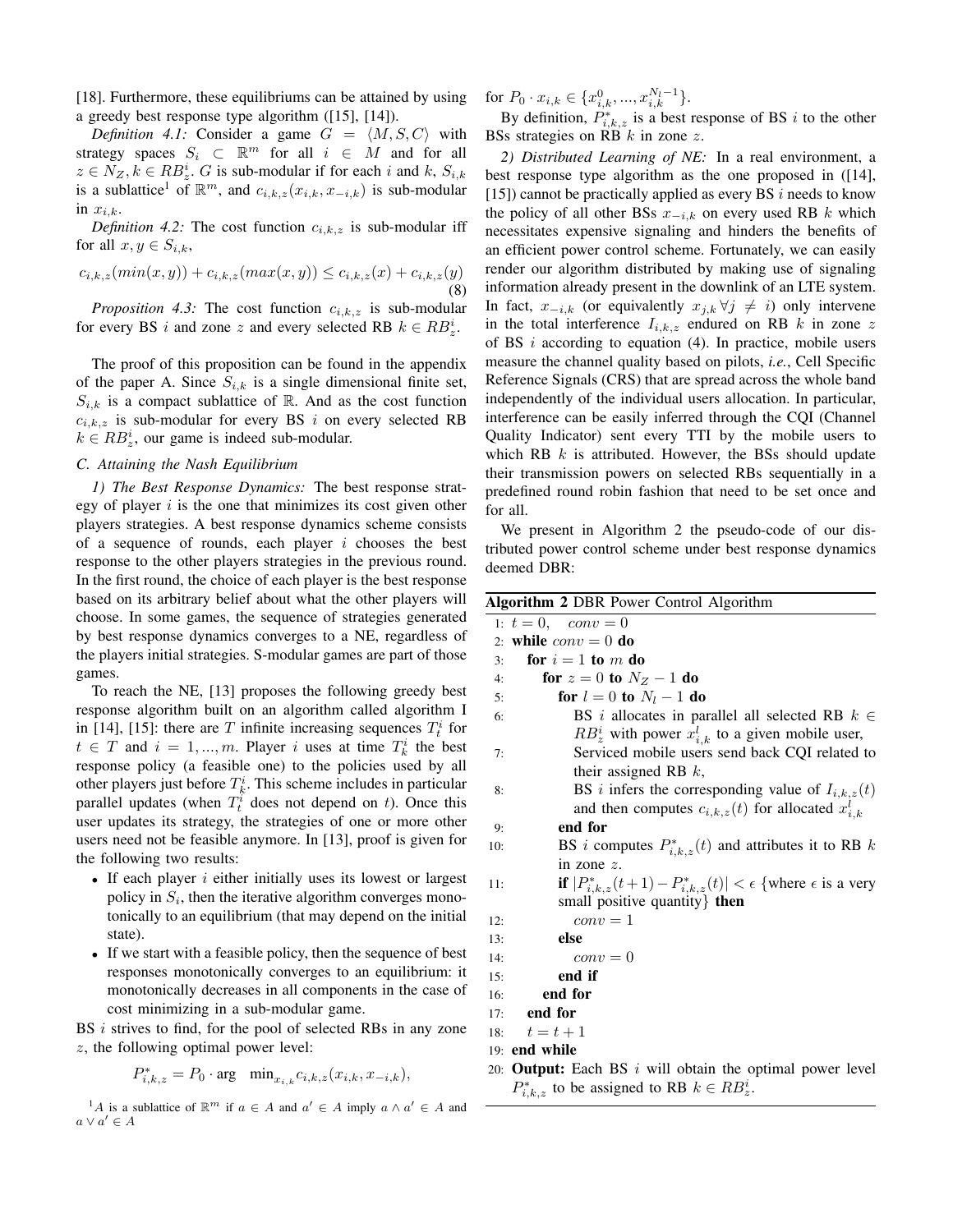### V. SIMULATION RESULTS

We consider a bandwidth of 10 MHz with 50 RBs along with the following parameters listed in the 3GPP technical specifications TS 36.942: the mean antenna gain in urban zones is 12 dBi. As for noise, we consider the following: user noise figure 7.0 dB, thermal noise -104.5 dBm which gives a receiver noise floor of  $P_N = -97.5$  dBm. We consider 9 hexagonal cells where each cell is surrounded with 6 other cells. The distance between two neighboring BS is 1 Km. Maximum transmission power is 43 dBm (according to TS 36.814) on the downlink. We set  $P_0 = 10$  Watts and  $x_{i,k}$  for any BS i on RB k belongs to  $\{0.1, 0.2, 0.35, 0.5, 0.6, 0.7, 0.85, 1.0\}$ . Various power unitary costs  $(\alpha_z)$  were tested and for each scenario 400 simulations were run where in each cell a random number of users is chosen in every zone corresponding to a snapshot of the network state. Performances are compared against Max Power policy where full power  $P_0$  is used on all RBs and against Random policy where power levels are set at random. For every simulation, 100 runs of Random policy were made. Further, for each simulation instance, the same pool of RBs per zone is given for the three policies DBR, Max Power policy and Random policy. Hence, results only assess the impact of power control. Only two zones are taken into account: zone 1 which stands for cell-center users located at a distance smaller than  $R_0 = 0.5Km$  and zone 2 stands for celledge users located at a distance ranging between  $R_0 = 0.5Km$ and  $R_1 = R_{cell} = 1Km$ . We assume that for cell-center users, 64-QAM modulation is used while for cell-edge users, 16- QAM modulation is used.

In Figure 1, we depict the total transfer time per zone  $T_z = \sum_{i \in M} \sum_{k \in RB_z^i} T_{i,k,z}$  for cell-center and cell-edge users as a function of various power unitary costs  $(\alpha_1;\alpha_2)$  for DBR and Max Power Policy. In most scenarios, we aimed at favoring cell-edge users by lowering the power unitary cost in comparison to that of cell-center users. We notice as expected that the improvement in one zone as compared to the Max Power policy is obtained at the expense of the other zone. This fact is highlighted in the lowest sub-figure where the relative deviation  $Dev_T = \frac{T_z^{DBR} - T_z^{MaxPower}}{T_z^{DBR}} * 100$ is displayed. Further, we see that the improvement in one zone does not strictly depend on how low its power unitary cost is but on how low it is relatively to the other zone: despite the fact that no power unitary cost is inflected on cell-edge users in scenario (1;0), the total transfer time is greater than that of scenarios (2;0.2) or (4;0.2).

We denote by  $T$  the global transfer time given by:

$$
T = \sum_{i \in M} \sum_{z=1}^{2} \sum_{k \in RB_z^i} T_{i,k,z}
$$
 (9)

In Figure 2, we depict the global transfer time  $T$  as a function of power unitary cost for DBR, Max Power policy and Random policy. Except for  $(0.2;3)$  and  $(4;0.2)$  where there is a large discrepancy between the power unitary cost of one zone in comparison with the other, performances of DBR and Max Power policy are equivalent for all other scenarios. However,



(a) Cell-center Users



(b) Cell-edge Users



(c) Relative Deviation

Figure 1. Transfer Time per zone as a function of power unitary cost for DBR vs. Max Power Policy

DBR permits a considerable power economy in comparison with Max Power policy as we can see in Figure 3 where the relative deviation, denoted  $Dev<sub>P</sub>$ , between the total power consumed in DBR and total power consumed in the Max Power policy is displayed as a function of power unitary cost. We can clearly see that the highest the power unitary cost is, the highest the power economy and vice versa. The best performances are reached when the same (high) power unitary cost is assigned for both zones in scenarios (2;2) and (3;3) where power economy vary from 70% till 80% while the total transfer time is slightly lower than that in the Max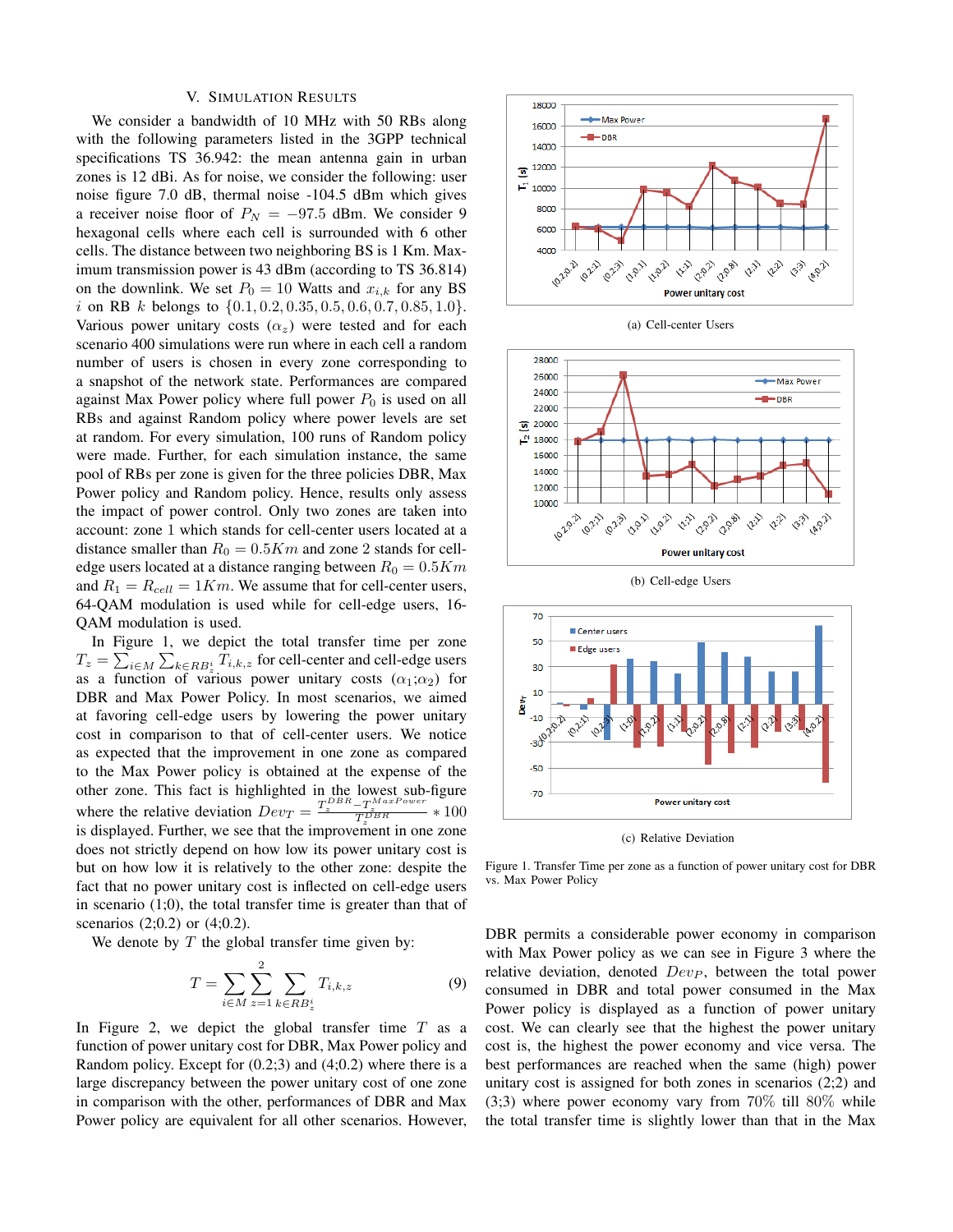Power policy. As for the Random policy, we can see that performances are mediocre.



Figure 2. Total Transfer Time as a function of power unitary cost for DBR vs. Max Power Policy and Trivial Policy



Figure 3. Power Economy

In Figure 4, we report the mean convergence time as a function of power unitary cost. We note that DBR attains NE faster than 110 TTI and hence before the exchange of new RNTP messages (sent every 200 TTI) which is a very appealing characteristic.



Figure 4. Convergence Time

#### VI. THE PRICE OF ANARCHY

In this section, we quantify the loss in efficiency suffered when a distributed scheme is adopted rather than a centralized optimization which is commonly known as the price of anarchy.

# *A. Optimal Centralized Approach*

Unlike the distributed approach where precedence is given to the interests of each individual BS, power control may be performed in a way that favors the overall system performance. We do so by introducing a *centralized approach*, where a central controller assigns the power levels of each BS in order to minimize the total network cost. This total network cost is given by the sum of the costs for all BSs. Note that due to the orthogonality of the frequencies alloted to different RBs, minimization of the total network cost is done independently for each RB. Hence, the centralized approach consists in solving a set of optimization problems given by  $\mathcal{P}_k$  for each  $k \in RB_z^i$  and denoted in the following:

$$
(\mathcal{P}_k): \text{ minimize } C(x_{i,k}) = \sum_{i \in M} \sum_{z \in N_z} c_{i,k,z}
$$
\n
$$
x_{i,k} = \{0.1, 0.2, 0.35, 0.5, 0.6, 0.7, 0.85, 1.0\}, \forall i \in M.
$$
\n(10b)

 $P_k$  are integer non-linear optimization problems that are typically hard to solve [22]. Therefore, we start by relaxing the integrality constraints on  $x_{i,k}$ , *i.e.*, we assume that  $0 <$  $x_{i,k} \leq 1$  for all  $i \in M$  and  $k \in RB_z^i$ . After relaxing the integrality constraints, the obtained optimization problems  $P_k$ are non-linear convex problems given hereafter:

$$
(\widehat{\mathcal{P}_k}) : \text{ minimize } C(x_{i,k}) = \sum_{i \in M} \sum_{z \in N_z} c_{i,k,z} \tag{11a}
$$

$$
0 < x_{i,k} \le 1, \forall i \in M. \tag{11b}
$$

The convexity property of the  $\widehat{\mathcal{P}_k}$  optimization problems enables to efficiently solve large instances using for example an interior point method. However, the challenge remains in recovering the integer solution of the original problems  $P_k$ . In what follows, we consider a basic approach that rounds towards infinity the solution of the relaxed problems  $P_k$ . Let us denote by  $\{x_{i,k}^*, i \in M\}$  the optimal solution vector of the original problem  $\mathcal{P}_k$  for each  $k \in \mathbb{N}$ ,  $\mathcal{P}_k$ ,  $\{\widehat{x_{i,k}}, i \in \mathbb{N}\}\$ the optimal solution vector of the relaxed problem  $\mathcal{P}_k$ , and  $\{\left[\widehat{x_{i,k}}\right], i \in M\}$  the rounded vector, we can easily write:

$$
C(\widehat{x_{i,k}}) \le C(x_{i,k}^*) \le C(\widehat{|x_{i,k}|}). \tag{12}
$$

Although we do not directly compute the optimal integral solution, equation (12) provides a bounding interval and thus gives us insights on the price of the anarchy. In the following, we compare the performances of the distributed approach with the rounded solution (an upper bound on the solution obtained by the original problem) thus we get an upper bound on the price of anarchy.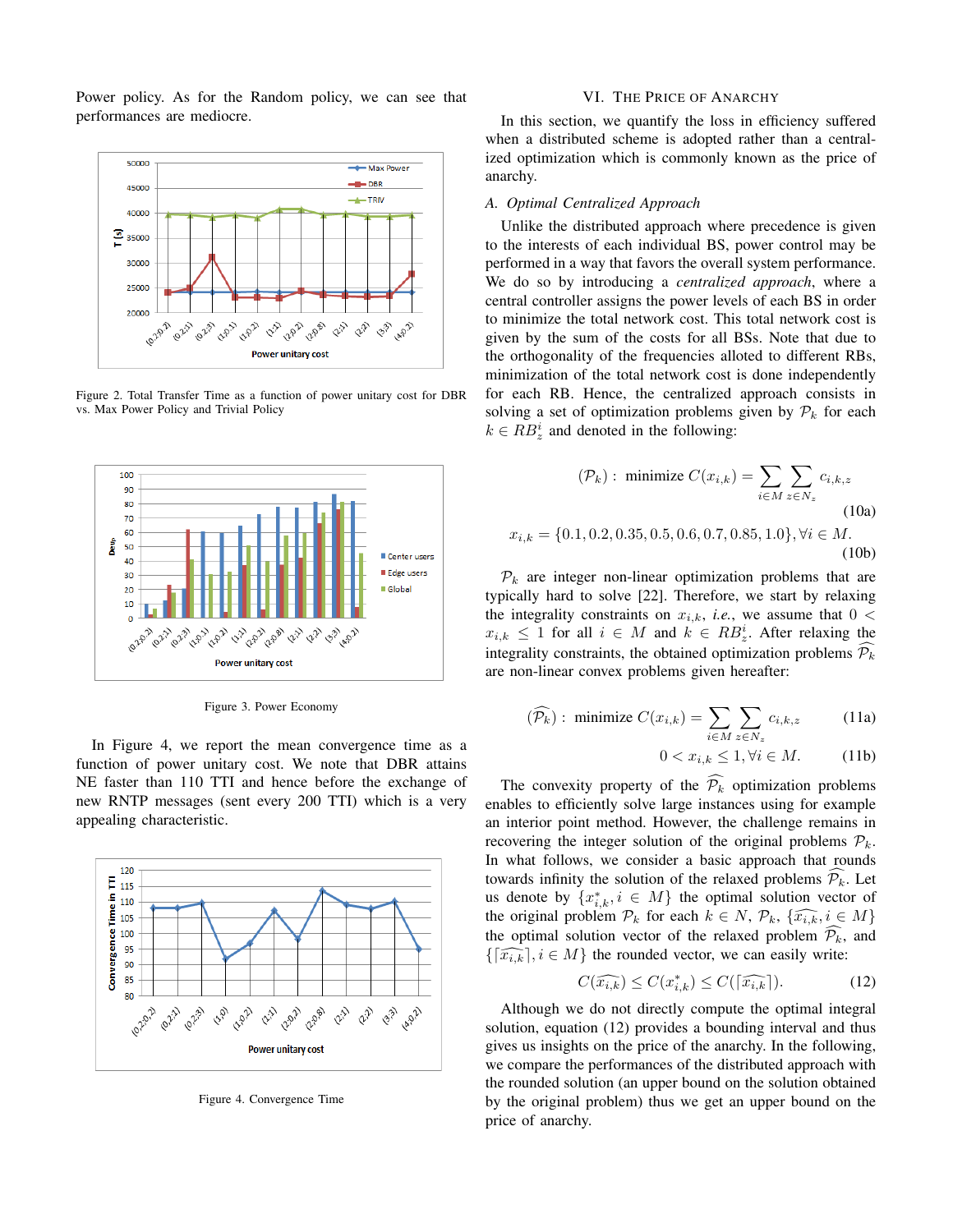## *B. Simulation Results*

In Figure 5, we illustrate the global transfer time  $T$  (given by (9)) necessary to send a data unit for all users as a function of the system load for DBR, the Optimal policy, and the Max Power policy. We see that the performances of DBR and the Optimal policy are equivalent and that they slightly outperforms the Max Power approach that systematically resorts to full power which degrades the SINR and in turn increases the transfer time.



Figure 5. Global Transfer Time as a function of power unitary cost for DBR, Max Power and Optimal policies

However, the power economy made in the optimal approach as compared to DBR tempers its benefits as we can see from Figure 6, where the relative deviation between the total power in DBR (respectively in the Optimal policy) and the Max Power policy is displayed as a function of power unitary cost. It is obvious that the optimal policy saves up much more power than the decentralized approach even in high load whereas the power economy in DBR withers slowly as load increases. Nevertheless, the slight discrepancy between the global transfer time in DBR and the Optimal policy which the primary goal sought for and the low degree of system complexity of the decentralized approach makes it still an attractive solution.

# VII. CONCLUSION

In this paper, the power levels are astutely set as part of the LTE Inter Cell Interference coordination process. We proposed a semi distributed algorithm based on best response dynamics to reach NEs in a time coherent with the RNTP signaling time. The DBR algorithm takes into consideration both income of transfer time and punishment of power wastage. Numerical simulations assessed the good performances of the proposed approach in comparison with a policy that services active users with full power. More importantly, considerable power saving can be realized. Furthermore, the performance of the proposed algorithm was analyzed by simulations with respect to the efficiency loss compared to a centralized optimization. It turns out, although the power economy realized by the optimal







(b) Optimal Policy

Figure 6. Power Economy as a function of power unitary cost for DBR and Optimal policies

centralized approach is much higher, the discrepancy in terms of transfer time is negligible. Hence, as efficient power control can be realized based on local information only, the efficiency loss is largely counterbalanced by a high degree of flexibility and relatively low convergence time.

# **APPENDIX**

# *A. Proof of sub-modularity*

Our goal is to prove that the cost function  $c_{i,k,z}$  is submodular for every BS  $i$  and zone  $z$  and every selected RB  $k \in RB_z^i$ .

*Proof:* We begin by defining the set  $A_1$  such that  $A_1 = \{x_{j,k}, y_{j,k} \in S_{j,k} | x_{j,k} \leq y_{j,k}, j \neq i \}$  and  $A_2$ such that  $A_2 = \{x_{j,k}, y_{j,k} \in S_{j,k} | x_{j,k} > y_{j,k}, j \neq i \}.$ Accordingly, the inequality in (8) gives the following for  $x = (x_{j,k}, j = 1, ..., m)$  and  $y = (y_{j,k}, j = 1, ..., m)$  where  $x_{j,k}, y_{j,k} \in S_{j,k}$ :

$$
\kappa \cdot \sum_{j \neq i} \frac{\min(x_{j,k}, y_{j,k}) H_{i,j}^z + P_N}{H_{i,z} \min(x_{i,k}, y_{i,k})} + \alpha_z P_0 \min(x_{i,k}, y_{i,k}) \n+ \kappa \cdot \sum_{j \neq i} \frac{\max(x_{j,k}, y_{j,k}) H_{i,j}^z + P_N}{H_{i,z} \max(x_{i,k}, y_{i,k})} + \alpha_z P_0 \max(x_{i,k}, y_{i,k}) \n\leq \kappa \cdot \sum_{j \neq i} \frac{x_{j,k} H_{i,j}^z + P_N}{H_{i,z} x_{i,k}} + \kappa \cdot \sum_{j \neq i} \frac{y_{j,k} H_{i,j}^z + P_N}{H_{i,z} y_{i,k}} \n+ P_0 \alpha_z(x_{i,k} + y_{i,k})
$$
\n(13)